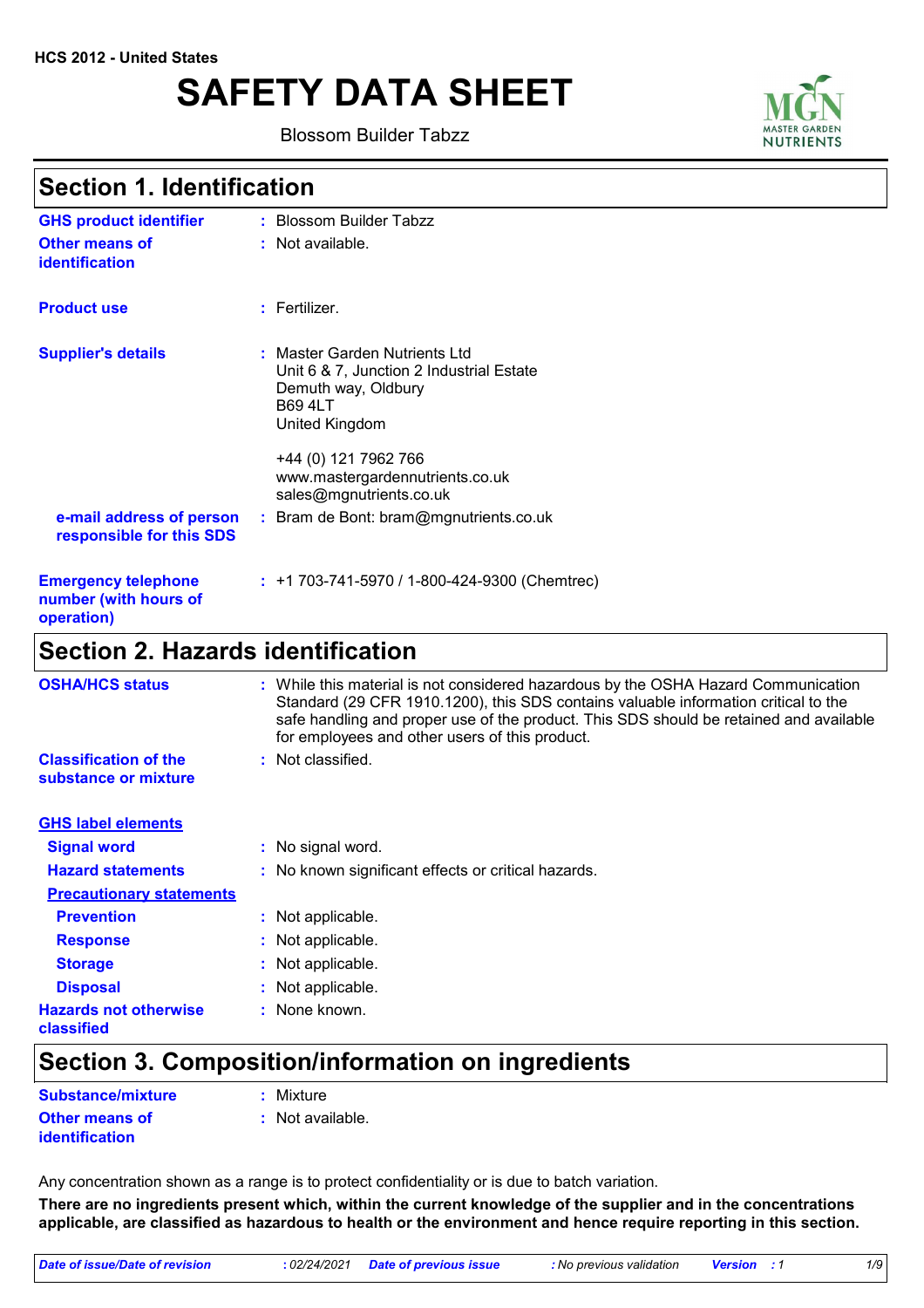# **Section 3. Composition/information on ingredients**

**Occupational exposure limits, if available, are listed in Section 8.**

## **Section 4. First aid measures**

#### **Description of necessary first aid measures**

| Eye contact         | : Immediately flush eyes with plenty of water, occasionally lifting the upper and lower<br>eyelids. Check for and remove any contact lenses. Get medical attention if irritation<br>occurs.                                                                                                                                                            |
|---------------------|--------------------------------------------------------------------------------------------------------------------------------------------------------------------------------------------------------------------------------------------------------------------------------------------------------------------------------------------------------|
| <b>Inhalation</b>   | : Remove victim to fresh air and keep at rest in a position comfortable for breathing. Get<br>medical attention if symptoms occur.                                                                                                                                                                                                                     |
| <b>Skin contact</b> | : Flush contaminated skin with plenty of water. Remove contaminated clothing and<br>shoes. Get medical attention if symptoms occur.                                                                                                                                                                                                                    |
| <b>Ingestion</b>    | : Wash out mouth with water. Remove victim to fresh air and keep at rest in a position<br>comfortable for breathing. If material has been swallowed and the exposed person is<br>conscious, give small quantities of water to drink. Do not induce vomiting unless<br>directed to do so by medical personnel. Get medical attention if symptoms occur. |

#### **Most important symptoms/effects, acute and delayed**

| <b>Potential acute health effects</b> |                                                     |
|---------------------------------------|-----------------------------------------------------|
| Eye contact                           | : No known significant effects or critical hazards. |
| <b>Inhalation</b>                     | : No known significant effects or critical hazards. |
| <b>Skin contact</b>                   | : No known significant effects or critical hazards. |
| <b>Ingestion</b>                      | : No known significant effects or critical hazards. |
| <b>Over-exposure signs/symptoms</b>   |                                                     |
| Eye contact                           | : No specific data.                                 |
| <b>Inhalation</b>                     | : No specific data.                                 |
| <b>Skin contact</b>                   | : No specific data.                                 |
| <b>Ingestion</b>                      | : No specific data.                                 |
|                                       |                                                     |

|                                   | Indication of immediate medical attention and special treatment needed, if necessary                                           |  |
|-----------------------------------|--------------------------------------------------------------------------------------------------------------------------------|--|
| <b>Notes to physician</b>         | : Treat symptomatically. Contact poison treatment specialist immediately if large<br>quantities have been ingested or inhaled. |  |
| <b>Specific treatments</b>        | : No specific treatment.                                                                                                       |  |
| <b>Protection of first-aiders</b> | : No action shall be taken involving any personal risk or without suitable training.                                           |  |

#### **See toxicological information (Section 11)**

### **Section 5. Fire-fighting measures**

| <b>Extinguishing media</b>                             |                                                                                                                                                                                                     |
|--------------------------------------------------------|-----------------------------------------------------------------------------------------------------------------------------------------------------------------------------------------------------|
| <b>Suitable extinguishing</b><br>media                 | : Use dry chemical, $CO2$ , water spray (fog) or foam. Use an extinguishing agent suitable<br>for the surrounding fire.                                                                             |
| <b>Unsuitable extinguishing</b><br>media               | : Do not use water jet.                                                                                                                                                                             |
| <b>Specific hazards arising</b><br>from the chemical   | : No specific fire or explosion hazard.                                                                                                                                                             |
| <b>Hazardous thermal</b><br>decomposition products     | : Decomposition products may include the following materials:<br>carbon dioxide<br>carbon monoxide                                                                                                  |
| <b>Special protective actions</b><br>for fire-fighters | : Promptly isolate the scene by removing all persons from the vicinity of the incident if<br>there is a fire. No action shall be taken involving any personal risk or without suitable<br>training. |

*Date of issue/Date of revision* **:** *02/24/2021 Date of previous issue : No previous validation Version : 1 2/9*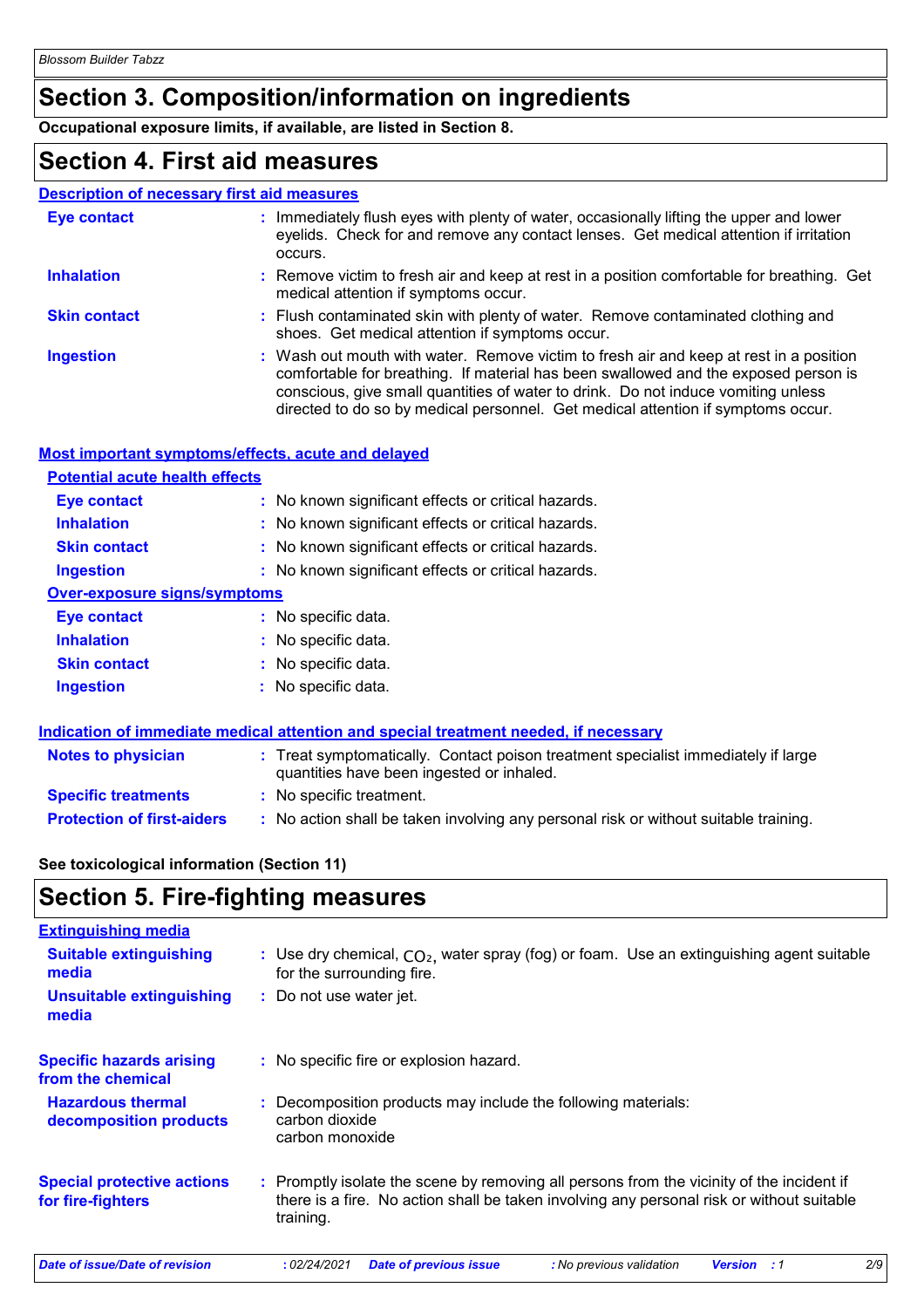### **Section 5. Fire-fighting measures**

| <b>Special protective</b>   | : Fire-fighters should wear appropriate protective equipment and self-contained breathing |
|-----------------------------|-------------------------------------------------------------------------------------------|
| equipment for fire-fighters | apparatus (SCBA) with a full face-piece operated in positive pressure mode.               |

### **Section 6. Accidental release measures**

#### **Personal precautions, protective equipment and emergency procedures**

| For non-emergency<br>personnel   | : No action shall be taken involving any personal risk or without suitable training.<br>Evacuate surrounding areas. Keep unnecessary and unprotected personnel from<br>entering. Do not touch or walk through spilled material. Put on appropriate personal<br>protective equipment. |
|----------------------------------|--------------------------------------------------------------------------------------------------------------------------------------------------------------------------------------------------------------------------------------------------------------------------------------|
| For emergency responders         | : If specialized clothing is required to deal with the spillage, take note of any information in<br>Section 8 on suitable and unsuitable materials. See also the information in "For non-<br>emergency personnel".                                                                   |
| <b>Environmental precautions</b> | : Avoid dispersal of spilled material and runoff and contact with soil, waterways, drains<br>and sewers. Inform the relevant authorities if the product has caused environmental<br>pollution (sewers, waterways, soil or air).                                                      |

#### **Methods and materials for containment and cleaning up**

| <b>Small spill</b> | : Move containers from spill area. Vacuum or sweep up material and place in a<br>designated, labeled waste container. Dispose of via a licensed waste disposal<br>contractor.                                                                                                                                                                    |
|--------------------|--------------------------------------------------------------------------------------------------------------------------------------------------------------------------------------------------------------------------------------------------------------------------------------------------------------------------------------------------|
| Large spill        | : Move containers from spill area. Prevent entry into sewers, water courses, basements<br>or confined areas. Vacuum or sweep up material and place in a designated, labeled<br>waste container. Dispose of via a licensed waste disposal contractor. Note: see<br>Section 1 for emergency contact information and Section 13 for waste disposal. |

### **Section 7. Handling and storage**

#### **Precautions for safe handling**

| <b>Protective measures</b><br><b>Advice on general</b><br>occupational hygiene   | : Put on appropriate personal protective equipment (see Section 8).<br>: Eating, drinking and smoking should be prohibited in areas where this material is<br>handled, stored and processed. Workers should wash hands and face before eating,<br>drinking and smoking. Remove contaminated clothing and protective equipment before<br>entering eating areas. See also Section 8 for additional information on hygiene<br>measures.                                                                                                                                                   |
|----------------------------------------------------------------------------------|----------------------------------------------------------------------------------------------------------------------------------------------------------------------------------------------------------------------------------------------------------------------------------------------------------------------------------------------------------------------------------------------------------------------------------------------------------------------------------------------------------------------------------------------------------------------------------------|
| <b>Conditions for safe storage,</b><br>including any<br><b>incompatibilities</b> | Store in accordance with local regulations. Store in original container protected from<br>÷.<br>direct sunlight in a dry, cool and well-ventilated area, away from incompatible materials<br>(see Section 10) and food and drink. Keep container tightly closed and sealed until<br>ready for use. Containers that have been opened must be carefully resealed and kept<br>upright to prevent leakage. Do not store in unlabeled containers. Use appropriate<br>containment to avoid environmental contamination. See Section 10 for incompatible<br>materials before handling or use. |

### **Section 8. Exposure controls/personal protection**

#### **Environmental exposure controls :** Emissions from ventilation or work process equipment should be checked to ensure they comply with the requirements of environmental protection legislation. In some cases, fume scrubbers, filters or engineering modifications to the process equipment will be necessary to reduce emissions to acceptable levels. **Appropriate engineering controls :** Good general ventilation should be sufficient to control worker exposure to airborne contaminants. **Control parameters Occupational exposure limits** None.

*Date of issue/Date of revision* **:** *02/24/2021 Date of previous issue : No previous validation Version : 1 3/9*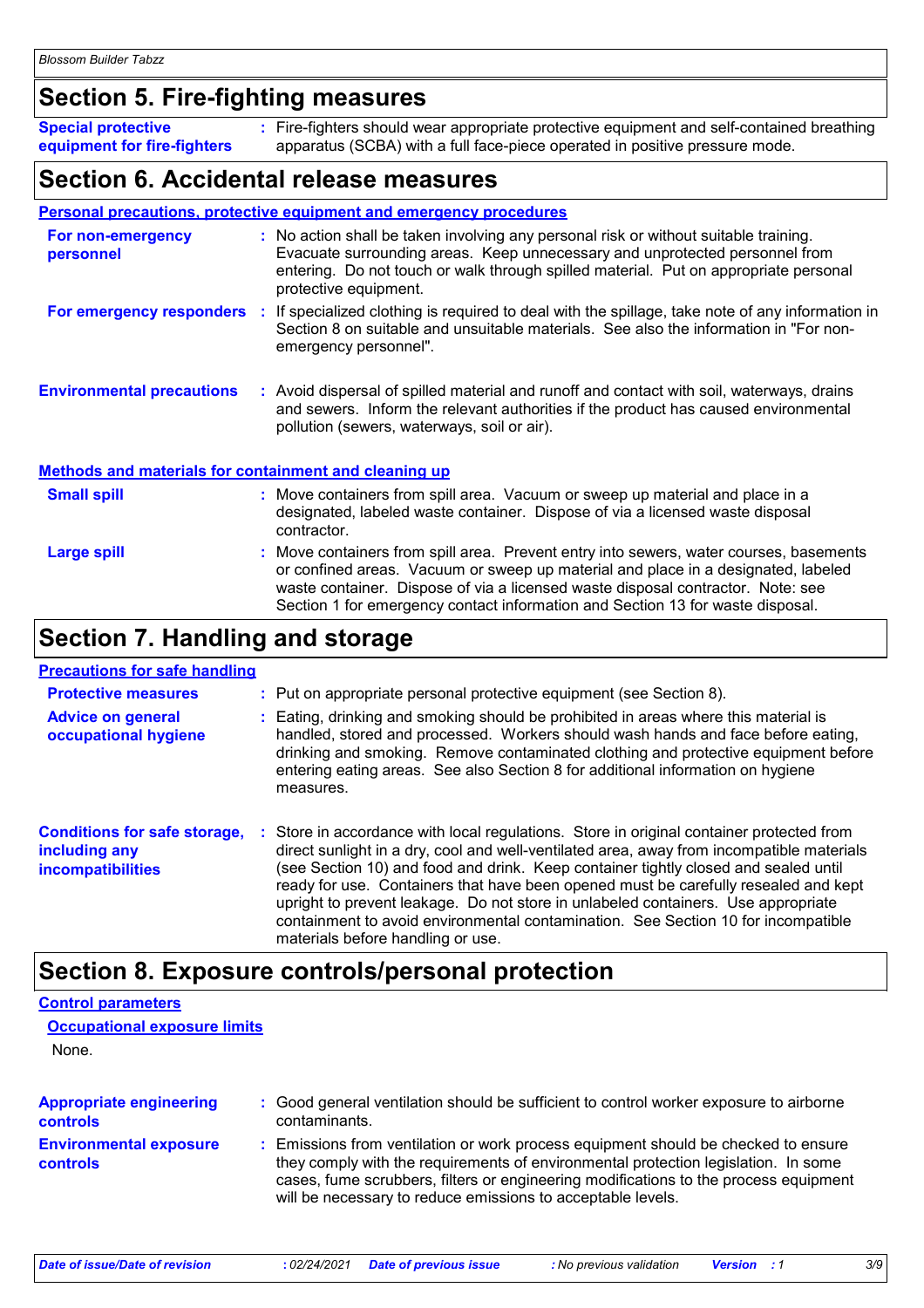# **Section 8. Exposure controls/personal protection**

| <b>Individual protection measures</b> |                                                                                                                                                                                                                                                                                                                                                                                                                                                                                                                                                                                                                        |
|---------------------------------------|------------------------------------------------------------------------------------------------------------------------------------------------------------------------------------------------------------------------------------------------------------------------------------------------------------------------------------------------------------------------------------------------------------------------------------------------------------------------------------------------------------------------------------------------------------------------------------------------------------------------|
| <b>Hygiene measures</b>               | : Wash hands, forearms and face thoroughly after handling chemical products, before<br>eating, smoking and using the lavatory and at the end of the working period.<br>Appropriate techniques should be used to remove potentially contaminated clothing.<br>Wash contaminated clothing before reusing. Ensure that eyewash stations and safety<br>showers are close to the workstation location.                                                                                                                                                                                                                      |
| <b>Eye/face protection</b>            | Safety eyewear complying with an approved standard should be used when a risk<br>assessment indicates this is necessary to avoid exposure to liquid splashes, mists,<br>gases or dusts. If contact is possible, the following protection should be worn, unless<br>the assessment indicates a higher degree of protection: safety glasses with side-<br>shields.                                                                                                                                                                                                                                                       |
| <b>Skin protection</b>                |                                                                                                                                                                                                                                                                                                                                                                                                                                                                                                                                                                                                                        |
| <b>Hand protection</b>                | : Chemical-resistant, impervious gloves complying with an approved standard should be<br>worn at all times when handling chemical products if a risk assessment indicates this is<br>necessary. Considering the parameters specified by the glove manufacturer, check<br>during use that the gloves are still retaining their protective properties. It should be<br>noted that the time to breakthrough for any glove material may be different for different<br>glove manufacturers. In the case of mixtures, consisting of several substances, the<br>protection time of the gloves cannot be accurately estimated. |
| <b>Body protection</b>                | : Personal protective equipment for the body should be selected based on the task being<br>performed and the risks involved and should be approved by a specialist before<br>handling this product.                                                                                                                                                                                                                                                                                                                                                                                                                    |
| <b>Other skin protection</b>          | : Appropriate footwear and any additional skin protection measures should be selected<br>based on the task being performed and the risks involved and should be approved by a<br>specialist before handling this product.                                                                                                                                                                                                                                                                                                                                                                                              |
| <b>Respiratory protection</b>         | : Based on the hazard and potential for exposure, select a respirator that meets the<br>appropriate standard or certification. Respirators must be used according to a<br>respiratory protection program to ensure proper fitting, training, and other important<br>aspects of use.<br>Recommended: Ensure an MSHA/NIOSH-approved respirator or equivalent is used.                                                                                                                                                                                                                                                    |

# **Section 9. Physical and chemical properties**

| <b>Appearance</b>                                 |                                        |
|---------------------------------------------------|----------------------------------------|
| <b>Physical state</b>                             | : Solid.                               |
| <b>Color</b>                                      | : Brownish White.                      |
| <b>Odor</b>                                       | : Odorless.                            |
| <b>Odor threshold</b>                             | : Not applicable.                      |
| pH                                                | : 6 to 8                               |
| <b>Melting point</b>                              | : $>160^{\circ}$ C ( $>320^{\circ}$ F) |
| <b>Boiling point</b>                              | : Not available.                       |
| <b>Flash point</b>                                | : Not available.                       |
| <b>Evaporation rate</b>                           | : Not available.                       |
| <b>Flammability (solid, gas)</b>                  | : Not available.                       |
| Lower and upper explosive<br>(flammable) limits   | : Not available.                       |
| <b>Vapor pressure</b>                             | : Not available.                       |
| <b>Vapor density</b>                              | : Not available.                       |
| <b>Relative density</b>                           | : Not available.                       |
| <b>Density</b>                                    | : $1.85$ g/cm <sup>3</sup>             |
| <b>Solubility</b>                                 | : Not available.                       |
| <b>Solubility in water</b>                        | $:$ Soluble.                           |
| <b>Partition coefficient: n-</b><br>octanol/water | : Not available.                       |
| <b>Auto-ignition temperature</b>                  | : Not available.                       |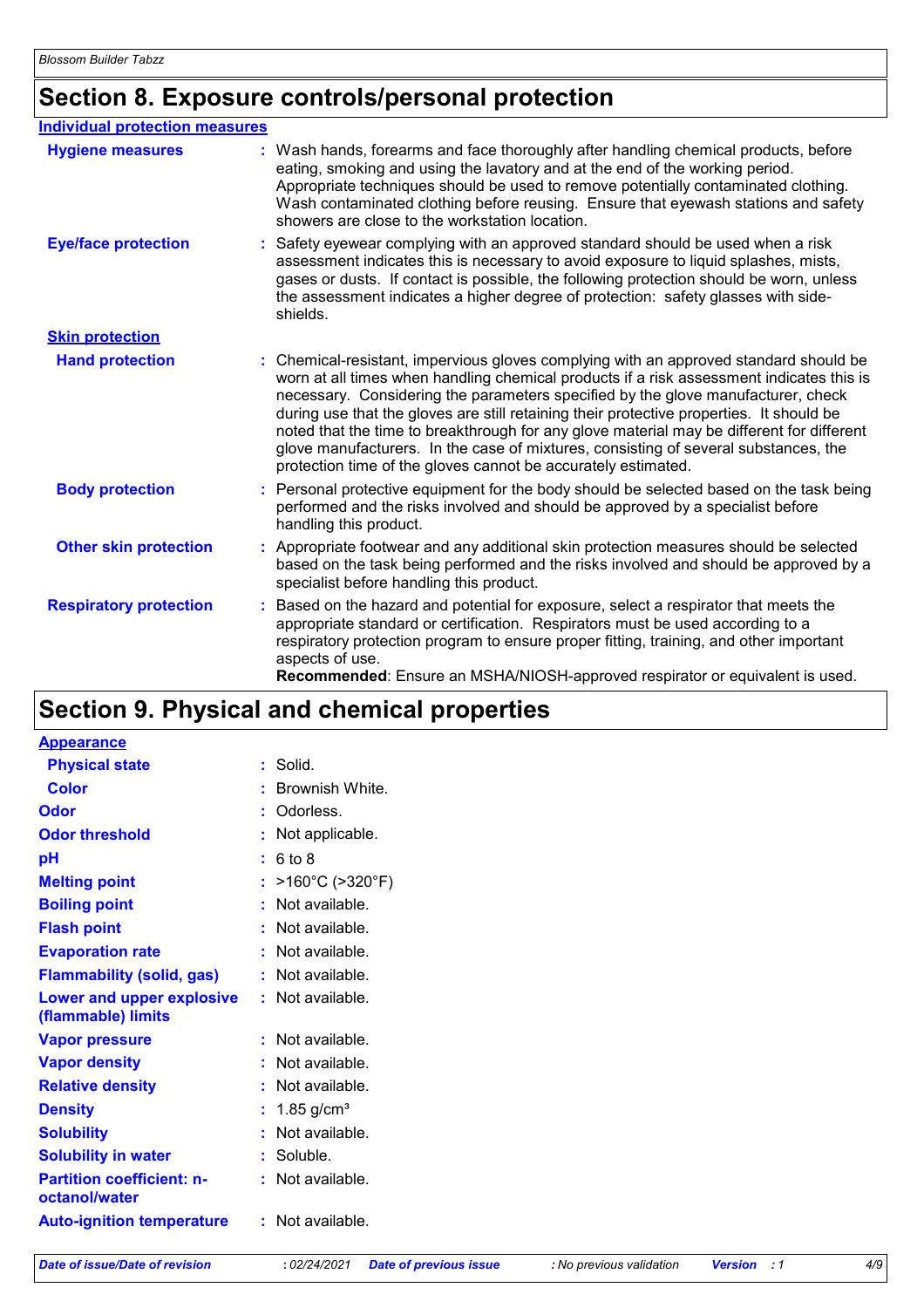# **Section 9. Physical and chemical properties**

**Viscosity :** Not available. **Decomposition temperature :** Not available.

# **Section 10. Stability and reactivity**

| <b>Reactivity</b>                                   | : No specific test data related to reactivity available for this product or its ingredients.              |
|-----------------------------------------------------|-----------------------------------------------------------------------------------------------------------|
| <b>Chemical stability</b>                           | : The product is stable.                                                                                  |
| <b>Possibility of hazardous</b><br><b>reactions</b> | : Under normal conditions of storage and use, hazardous reactions will not occur.                         |
| <b>Conditions to avoid</b>                          | : Keep away from heat, high temperature or low temperature. Store away from direct<br>sunlight.           |
| <b>Incompatible materials</b>                       | : Reactive or incompatible with the following materials: strong alkalis and strong acids.                 |
| <b>Hazardous decomposition</b><br>products          | : Under normal conditions of storage and use, hazardous decomposition products should<br>not be produced. |

# **Section 11. Toxicological information**

#### **Information on toxicological effects**

| <b>Product/ingredient name</b>                            | <b>Result</b>                                                       | <b>Species</b> | <b>Dose</b>              | <b>Exposure</b>             |
|-----------------------------------------------------------|---------------------------------------------------------------------|----------------|--------------------------|-----------------------------|
| <b>Blossom Builder Tabzz</b>                              | LD50 Dermal                                                         | Rabbit         | 2000 mg/kg               |                             |
|                                                           | LD50 Oral                                                           | Rat            | 5400 mg/kg               |                             |
| <b>Conclusion/Summary</b>                                 | : Based on available data, the classification criteria are not met. |                |                          |                             |
| <b>Irritation/Corrosion</b>                               |                                                                     |                |                          |                             |
| <b>Conclusion/Summary</b>                                 | : Not available.                                                    |                |                          |                             |
| <b>Sensitization</b>                                      |                                                                     |                |                          |                             |
| <b>Conclusion/Summary</b>                                 | : Not available.                                                    |                |                          |                             |
| <b>Mutagenicity</b>                                       |                                                                     |                |                          |                             |
| <b>Conclusion/Summary</b>                                 | : Not available.                                                    |                |                          |                             |
| <b>Carcinogenicity</b>                                    |                                                                     |                |                          |                             |
| <b>Conclusion/Summary</b>                                 | : Not available.                                                    |                |                          |                             |
| <b>Reproductive toxicity</b>                              |                                                                     |                |                          |                             |
| <b>Conclusion/Summary</b>                                 | : Not available.                                                    |                |                          |                             |
| <b>Teratogenicity</b>                                     |                                                                     |                |                          |                             |
| <b>Conclusion/Summary</b>                                 | : Not available.                                                    |                |                          |                             |
| <b>Specific target organ toxicity (single exposure)</b>   |                                                                     |                |                          |                             |
| Not available.                                            |                                                                     |                |                          |                             |
| <b>Specific target organ toxicity (repeated exposure)</b> |                                                                     |                |                          |                             |
| Not available.                                            |                                                                     |                |                          |                             |
| <b>Aspiration hazard</b>                                  |                                                                     |                |                          |                             |
| Not available.                                            |                                                                     |                |                          |                             |
|                                                           |                                                                     |                |                          |                             |
| <b>Information on the likely</b><br>routes of exposure    | : Not available.                                                    |                |                          |                             |
| <b>Potential acute health effects</b>                     |                                                                     |                |                          |                             |
| <b>Date of issue/Date of revision</b>                     |                                                                     |                |                          |                             |
|                                                           | : 02/24/2021<br><b>Date of previous issue</b>                       |                | : No previous validation | $5/9$<br><b>Version</b> : 1 |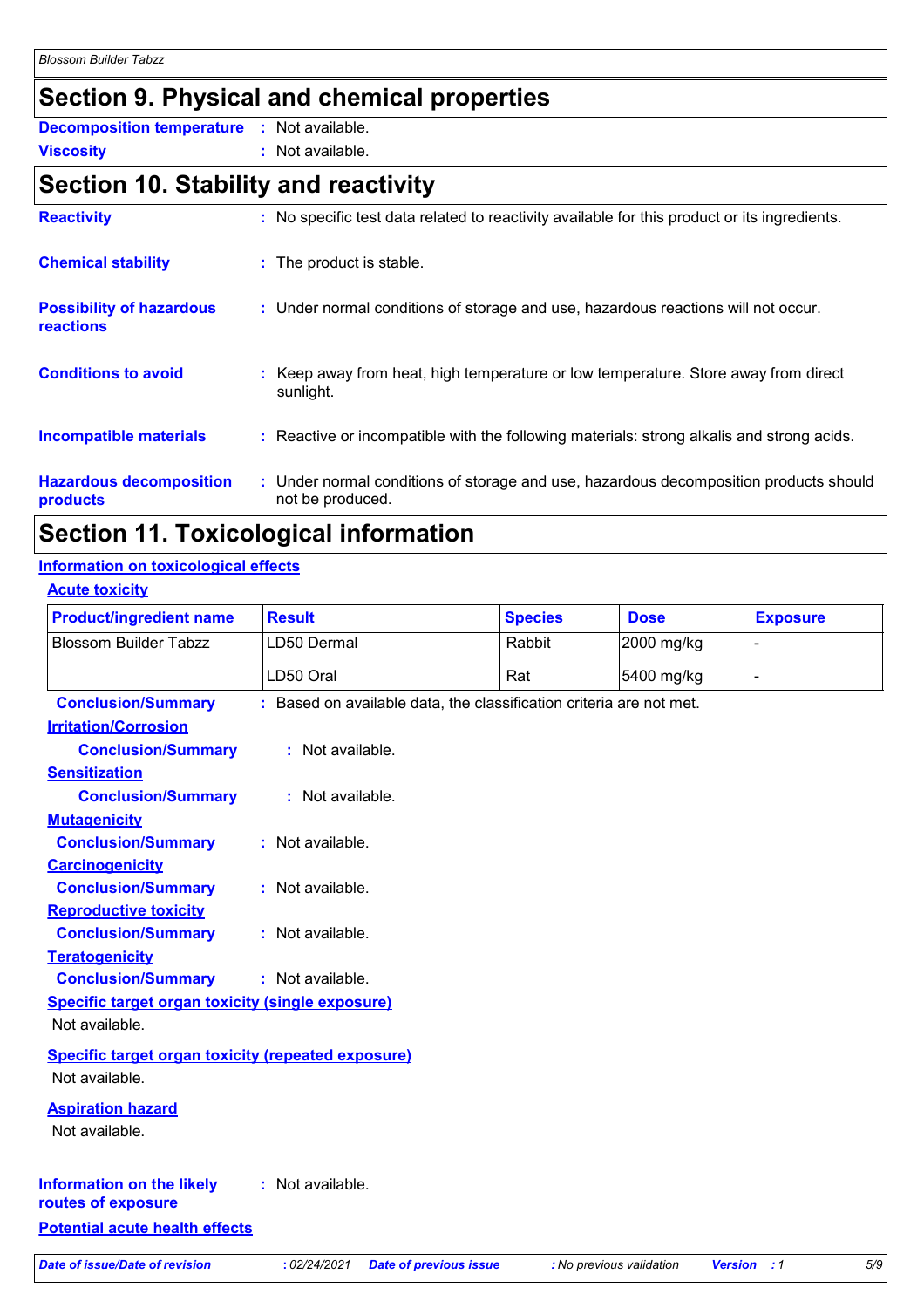### **Section 11. Toxicological information**

| Eye contact                             | : No known significant effects or critical hazards.                                      |
|-----------------------------------------|------------------------------------------------------------------------------------------|
| <b>Inhalation</b>                       | : No known significant effects or critical hazards.                                      |
| <b>Skin contact</b>                     | No known significant effects or critical hazards.                                        |
| <b>Ingestion</b>                        | : No known significant effects or critical hazards.                                      |
|                                         | <b>Symptoms related to the physical, chemical and toxicological characteristics</b>      |
| <b>Eye contact</b>                      | : No specific data.                                                                      |
| <b>Inhalation</b>                       | : No specific data.                                                                      |
| <b>Skin contact</b>                     | : No specific data.                                                                      |
| <b>Ingestion</b>                        | : No specific data.                                                                      |
|                                         | Delayed and immediate effects and also chronic effects from short and long term exposure |
| <b>Short term exposure</b>              |                                                                                          |
| <b>Potential immediate</b><br>effects   | : Not available.                                                                         |
| <b>Potential delayed effects</b>        | : Not available.                                                                         |
| <b>Long term exposure</b>               |                                                                                          |
| <b>Potential immediate</b><br>effects   | : Not available.                                                                         |
| <b>Potential delayed effects</b>        | : Not available.                                                                         |
| <b>Potential chronic health effects</b> |                                                                                          |
| Not available.                          |                                                                                          |
| <b>Conclusion/Summary</b>               | : Not available.                                                                         |
| <b>General</b>                          | : No known significant effects or critical hazards.                                      |
| <b>Carcinogenicity</b>                  | : No known significant effects or critical hazards.                                      |
| <b>Mutagenicity</b>                     | : No known significant effects or critical hazards.                                      |
| <b>Reproductive toxicity</b>            | : No known significant effects or critical hazards.                                      |

#### **Numerical measures of toxicity**

#### **Acute toxicity estimates**

| <b>Product/ingredient name</b> | Oral (mg/<br>kg) | <b>Dermal</b><br>(mg/kg) | Inhalation Inhalation<br>(gases)<br>(ppm) | (vapors)<br>(mg/l) | <b>Inhalation</b><br>dusts and<br>$\mid$ mists) (mg/ $\mid$ |
|--------------------------------|------------------|--------------------------|-------------------------------------------|--------------------|-------------------------------------------------------------|
| Blossom Builder Tabzz          | 5400             | N/A                      | N/A                                       | N/A                | N/A                                                         |

# **Section 12. Ecological information**

#### **Toxicity**

**Conclusion/Summary :** Not available.

#### **Persistence and degradability**

**Conclusion/Summary :** Not available.

#### **Bioaccumulative potential**

Not available.

#### **Mobility in soil**

*Date of issue/Date of revision* **:** *02/24/2021 Date of previous issue : No previous validation Version : 1 6/9*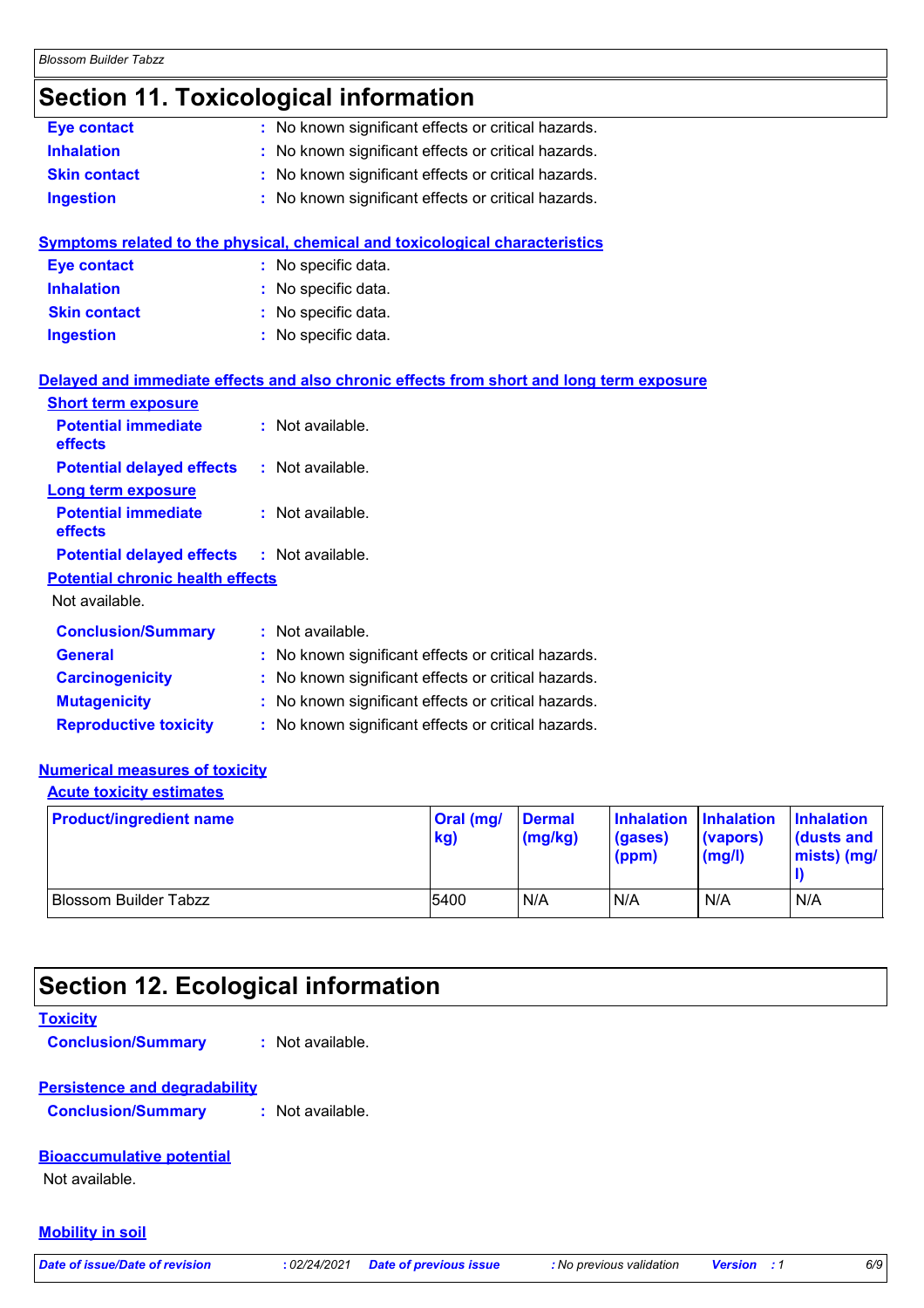# **Section 12. Ecological information**

| <b>Soil/water partition</b><br><b>coefficient (Koc)</b> | : Not available.                                    |
|---------------------------------------------------------|-----------------------------------------------------|
| <b>Mobility</b>                                         | : Not available.                                    |
| <b>Other adverse effects</b>                            | : No known significant effects or critical hazards. |

# **Section 13. Disposal considerations**

The generation of waste should be avoided or minimized wherever possible. Disposal of this product, solutions and any by-products should at all times comply with the requirements of environmental protection and waste disposal legislation and any regional local authority requirements. Dispose of surplus and non-recyclable products via a licensed waste disposal contractor. Waste should not be disposed of untreated to the sewer unless fully compliant with the requirements of all authorities with jurisdiction. Waste packaging should be recycled. Incineration or landfill should only be considered when recycling is not feasible. This material and its container must be disposed of in a safe way. Empty containers or liners may retain some product residues. Avoid dispersal of spilled material and runoff and contact with soil, waterways, drains and sewers. **Disposal methods :**

### **Section 14. Transport information**

|                                      | <b>DOT</b><br><b>Classification</b> | <b>TDG</b><br><b>Classification</b> | <b>Mexico</b><br><b>Classification</b> | <b>ADR/RID</b> | <b>IMDG</b>             | <b>IATA</b>    |
|--------------------------------------|-------------------------------------|-------------------------------------|----------------------------------------|----------------|-------------------------|----------------|
| <b>UN number</b>                     | Not regulated.                      | Not regulated.                      | Not regulated.                         | Not regulated. | Not regulated.          | Not regulated. |
| <b>UN proper</b><br>shipping name    |                                     |                                     |                                        |                |                         |                |
| <b>Transport</b><br>hazard class(es) |                                     |                                     |                                        |                |                         |                |
| <b>Label</b>                         |                                     |                                     |                                        |                |                         |                |
| <b>Packing group</b>                 |                                     |                                     |                                        |                |                         |                |
| <b>Environmental</b><br>hazards      | No.                                 | No.                                 | No.                                    | No.            | Marine<br>Pollutant: No | No.            |

**Special precautions for user Transport within user's premises:** always transport in closed containers that are **:** upright and secure. Ensure that persons transporting the product know what to do in the event of an accident or spillage.

**Transport in bulk according :** Not applicable. **to IMO instruments**

### **Section 15. Regulatory information**

| <b>U.S. Federal regulations</b>                                                   | : TSCA 8(a) CDR Exempt/Partial exemption: All components are listed or exempted. |
|-----------------------------------------------------------------------------------|----------------------------------------------------------------------------------|
| <b>Clean Air Act Section 112</b><br>(b) Hazardous Air<br><b>Pollutants (HAPS)</b> | : Not listed                                                                     |
| <b>Clean Air Act Section 602</b><br><b>Class I Substances</b>                     | : Not listed                                                                     |
| <b>Clean Air Act Section 602</b><br><b>Class II Substances</b>                    | : Not listed                                                                     |

*Date of issue/Date of revision* **:** *02/24/2021 Date of previous issue : No previous validation Version : 1 7/9*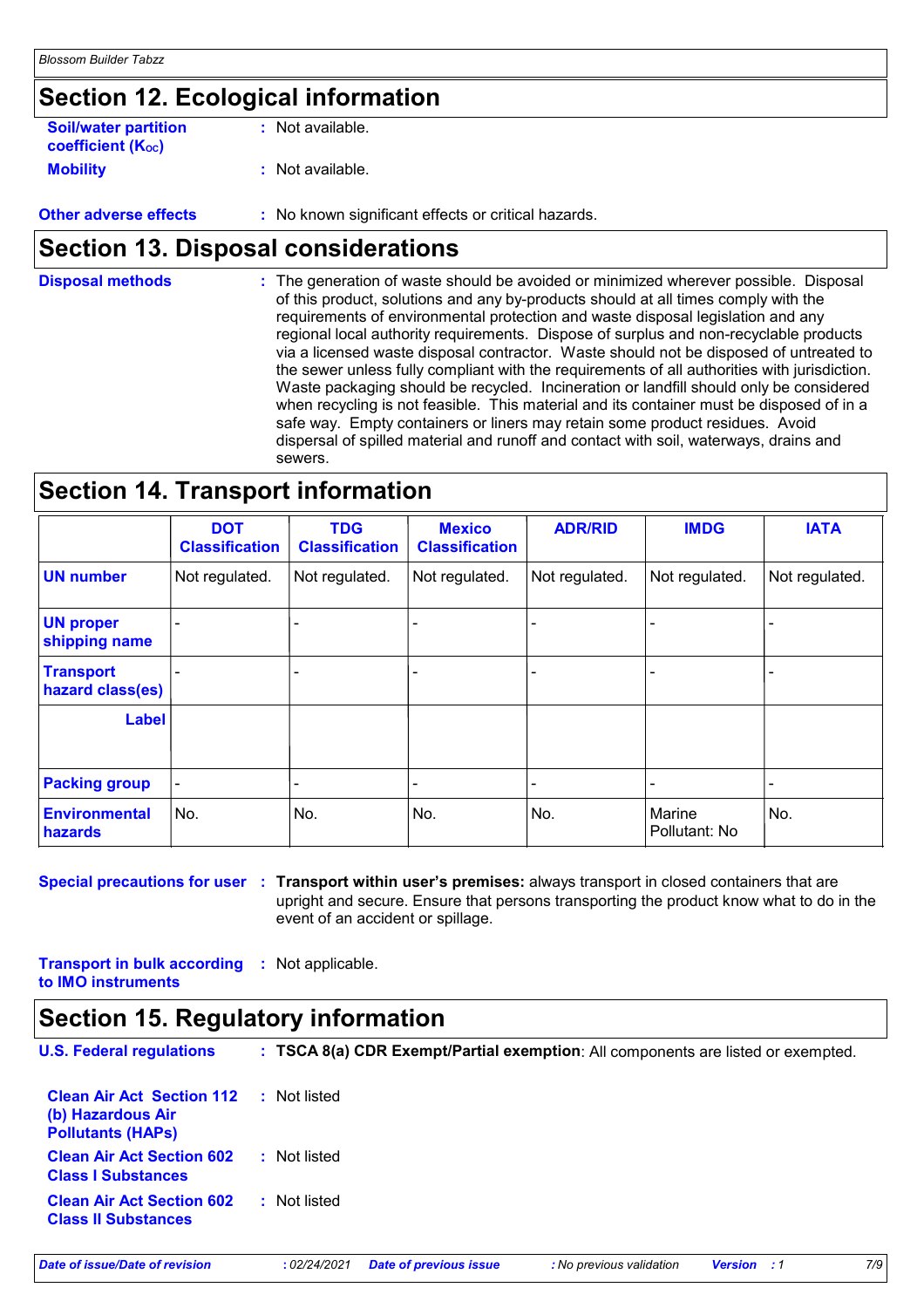# **Section 15. Regulatory information**

| <b>DEA List I Chemicals</b><br>(Precursor Chemicals)         | : Not listed                                                                   |
|--------------------------------------------------------------|--------------------------------------------------------------------------------|
| <b>DEA List II Chemicals</b><br><b>(Essential Chemicals)</b> | : Not listed                                                                   |
| <b>SARA 302/304</b>                                          |                                                                                |
| <b>Composition/information on ingredients</b>                |                                                                                |
| No products were found.                                      |                                                                                |
| <b>SARA 304 RQ</b>                                           | : Not applicable.                                                              |
| <b>SARA 311/312</b>                                          |                                                                                |
| <b>Classification</b>                                        | : Not applicable.                                                              |
| <b>Composition/information on ingredients</b>                |                                                                                |
| No products were found.                                      |                                                                                |
| <b>State regulations</b>                                     |                                                                                |
| <b>Massachusetts</b>                                         | : None of the components are listed.                                           |
| <b>New York</b>                                              | None of the components are listed.                                             |
| <b>New Jersey</b>                                            | None of the components are listed.                                             |
| <b>Pennsylvania</b>                                          | : None of the components are listed.                                           |
| <b>California Prop. 65</b>                                   |                                                                                |
|                                                              | This product does not require a Safe Harbor warning under California Prop. 65. |
| <b>International regulations</b>                             |                                                                                |
|                                                              | <b>Chemical Weapon Convention List Schedules I. II &amp; III Chemicals</b>     |

**hemicals** Not listed.

**Montreal Protocol**

Not listed.

**Stockholm Convention on Persistent Organic Pollutants** Not listed.

#### **Rotterdam Convention on Prior Informed Consent (PIC)**

Not listed.

#### **UNECE Aarhus Protocol on POPs and Heavy Metals**

Not listed.

#### **Inventory list**

| : All components are listed or exempted.     |
|----------------------------------------------|
| All components are listed or exempted.<br>÷. |
| All components are listed or exempted.       |
| All components are listed or exempted.       |
| <b>Japan inventory (ENCS):</b>               |
| All components are listed or exempted.       |
| Japan inventory (ISHL):                      |
| All components are listed or exempted.       |
| : All components are listed or exempted.     |
| All components are listed or exempted.       |
| All components are listed or exempted.       |
| All components are listed or exempted.<br>÷  |
| All components are listed or exempted.       |
| All components are active or exempted.       |
|                                              |